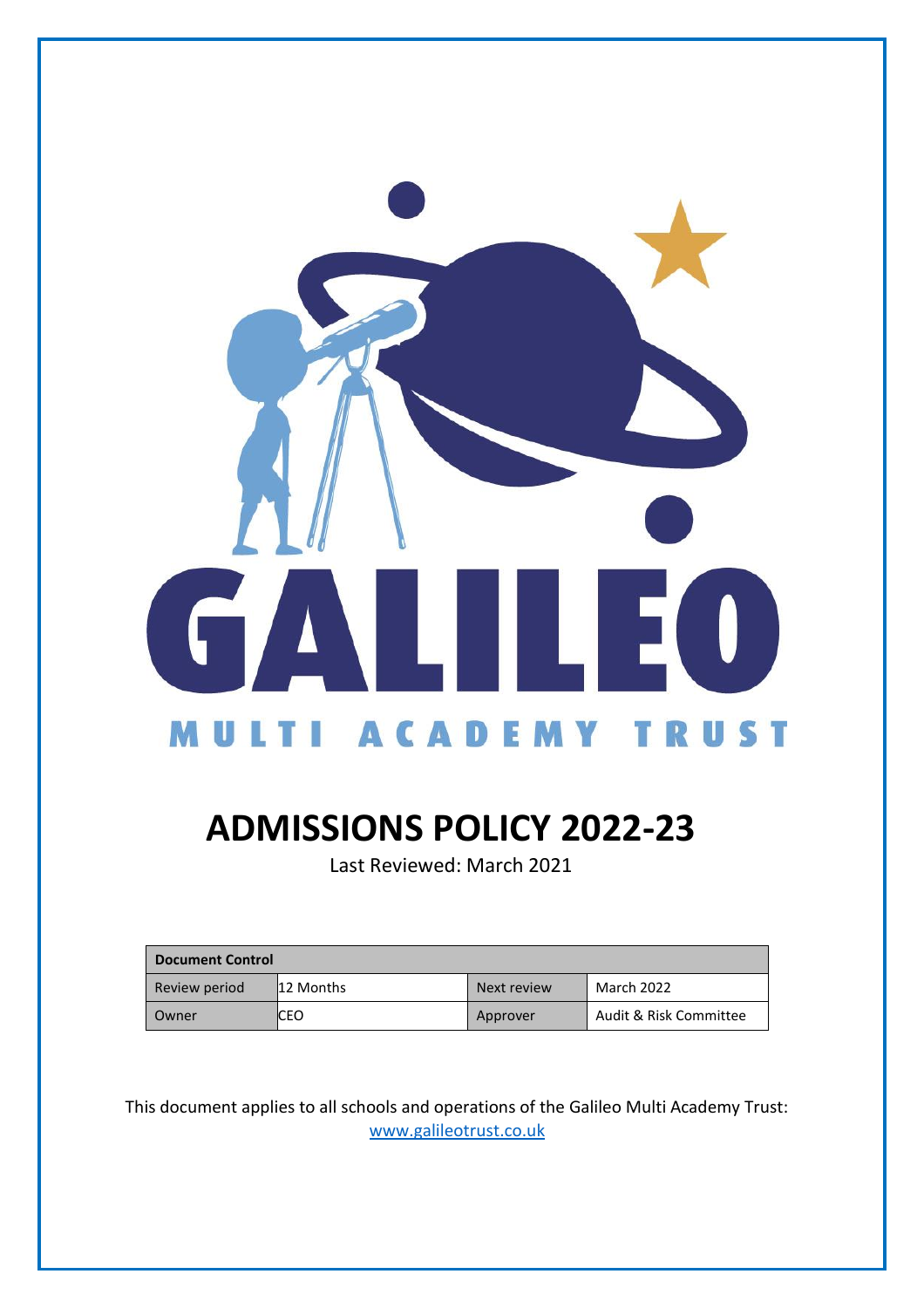Galileo Academy Trust is responsible for 10 schools within Redcar and Cleveland. As an Academy Trust, we are our own Admissions Authority. This Admissions Policy has been written in full compliance with the School Admissions Code from the Department for Education (updated September 2015).

# **Admission Numbers**

Admission numbers are set with regard to the assessed capacity of schools. However, these numbers may vary dependent upon future plans and developments which impact on the physical capacity of the schools. The following indicated admission numbers for each school in the Galileo Academy Trust are based on the assessed net capacity of schools at the present time.

| <b>Primary Schools</b>                      | <b>Admission Number for 2022/23</b> |
|---------------------------------------------|-------------------------------------|
| Coatham Church of England Primary School    | 30                                  |
| <b>Wheatlands Primary School</b>            | 60                                  |
| <b>Green Gates Primary School</b>           | 30                                  |
| Ings Farm Primary School                    | 60                                  |
| JE Batty Primary School                     | 30                                  |
| Lakes Primary School                        | 45                                  |
| New Marske Primary School                   | 37                                  |
| <b>Galley Hill Primary School</b>           | 39                                  |
| St Peter's Church of England Primary School | 45                                  |
| <b>Westgarth Primary School</b>             | 45                                  |

Where there are more applications for a school than there are places available, places will be allocated using the oversubscription criteria shown in the table below.

## **Oversubscription Criteria 2022-2023**

|      | <b>Criteria</b><br>(In Priority Order) | <b>Explanatory Notes</b>                                                                                                                 |  |
|------|----------------------------------------|------------------------------------------------------------------------------------------------------------------------------------------|--|
| li.) | Children looked<br>after in local      | Children who are looked after or who were previously looked after but<br>immediately after being looked after became subject to an       |  |
|      | authority care                         | adoption, residence or special guardianship order. A looked after child is a child<br>who is (a) in the care of a local authority or (b) |  |
|      |                                        | being provided with accommodation by a local authority in the exercise of their                                                          |  |
|      |                                        | social services functions (Section 22(1) of the Children's Act 1989). This category                                                      |  |
|      |                                        | includes children who are in care / previously in care from other countries.                                                             |  |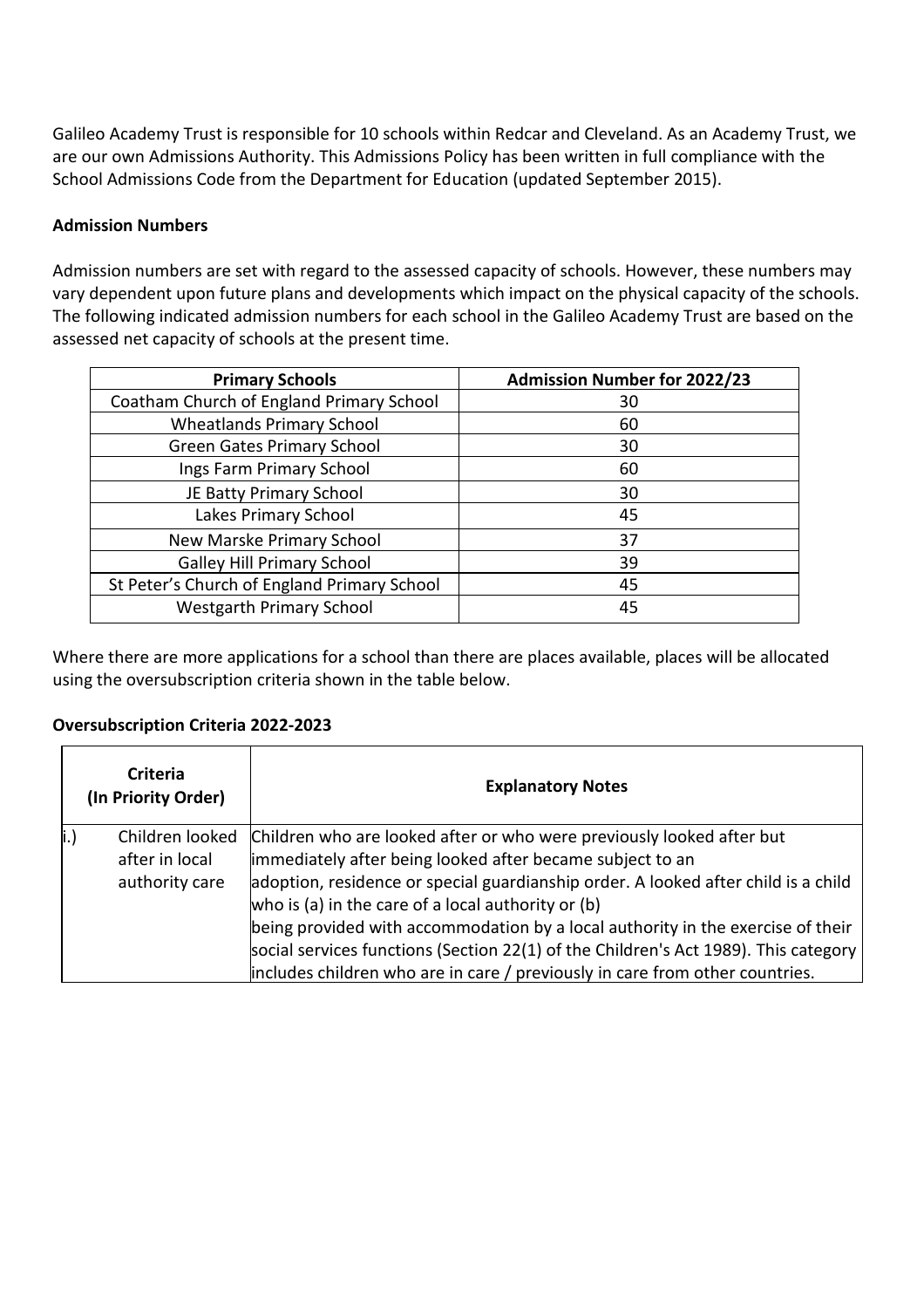| ii.)  | permanently<br>resident in the<br>admission zone<br>defined for the<br>school.                                                                                                                                                                                                       | Children who are For the purposes of determining whether a child lives within the<br>admission zone, only the address at which the parent/guardian ordinarily<br>resides and with whom the child normally lives will be taken into account.<br>If parents are separated and the child lives for periods of time with both parents,<br>the address used will be of the parent who receives child benefit for the child (if<br>eligible). If neither parent is eligible for child benefit, the address used will be<br>that on the child's medical registration card (proof may be required). Short term<br>tenancies entered into with the prime objective of securing admission for a child<br>at a particular school will not qualify as places of ordinary residence. The local<br>authority will take action should false information be submitted in order to<br>secure a place at a particular school.                                                                                                                                                                                                                                                                                                                          |
|-------|--------------------------------------------------------------------------------------------------------------------------------------------------------------------------------------------------------------------------------------------------------------------------------------|--------------------------------------------------------------------------------------------------------------------------------------------------------------------------------------------------------------------------------------------------------------------------------------------------------------------------------------------------------------------------------------------------------------------------------------------------------------------------------------------------------------------------------------------------------------------------------------------------------------------------------------------------------------------------------------------------------------------------------------------------------------------------------------------------------------------------------------------------------------------------------------------------------------------------------------------------------------------------------------------------------------------------------------------------------------------------------------------------------------------------------------------------------------------------------------------------------------------------------------|
| iii.) | Children not<br>living in the<br>admission zone<br>who have elder<br>brothers or<br>2021-2022<br>school year                                                                                                                                                                         | Brothers and sisters and step brothers and sisters will qualify under this criterion<br>as long as they both live at the same permanent address and the elder sibling is<br>still attending the preferred school in the 2022-2023 school year.<br>'Sibling' refers to brother or sister, half brother or sister, adopted brother or<br>sisters attending sister, step brother or sister, or the child of the parent/carer's partner where the<br>the school in the child for whom the school place is sought is living in the same family unit at the<br>same address as that sibling.                                                                                                                                                                                                                                                                                                                                                                                                                                                                                                                                                                                                                                               |
| iv.)  | Children not<br>living within the<br>admission zone<br>who have<br>exceptional<br>social and/or<br>medical reasons<br>for attending a<br>particular<br>school,<br>professionally<br>independent<br>third party and<br>sustained<br>by the<br>authority's<br>professional<br>advisors | Social reasons generally do not include domestic circumstances such as parents'<br>working commitments, child care arrangements or separation from friends.<br>In the case of medical reasons, evidence would need to demonstrate the<br>exceptional long-term nature of the condition. All mainstream schools are able to<br>cater for a wide range of medical needs which may be encountered by children.<br>You are strongly urged to provide independent third party information (e.g. from<br>a professional person who knows or is involved with your child) in support of any<br>exceptional long-term medical or social reason why you think your child should<br>be given special consideration for placement in a particular school. This written<br>supported by an support must make clear why the preferred school is the only school which could<br>meet your child's needs.<br>The submission of independent information will not automatically guarantee a<br>place under this criterion. However, the evidence will be carefully considered by<br>the local authority's professional advisors as to whether or not your application<br>falls into this category and the final decision will be made by the academy. |
| v.)   | Children living<br>closest to the<br>school                                                                                                                                                                                                                                          | The distance from home to school will be measured by computer on a straight<br>line basis using the number and postcode of the house and the postcode of the<br>school.                                                                                                                                                                                                                                                                                                                                                                                                                                                                                                                                                                                                                                                                                                                                                                                                                                                                                                                                                                                                                                                              |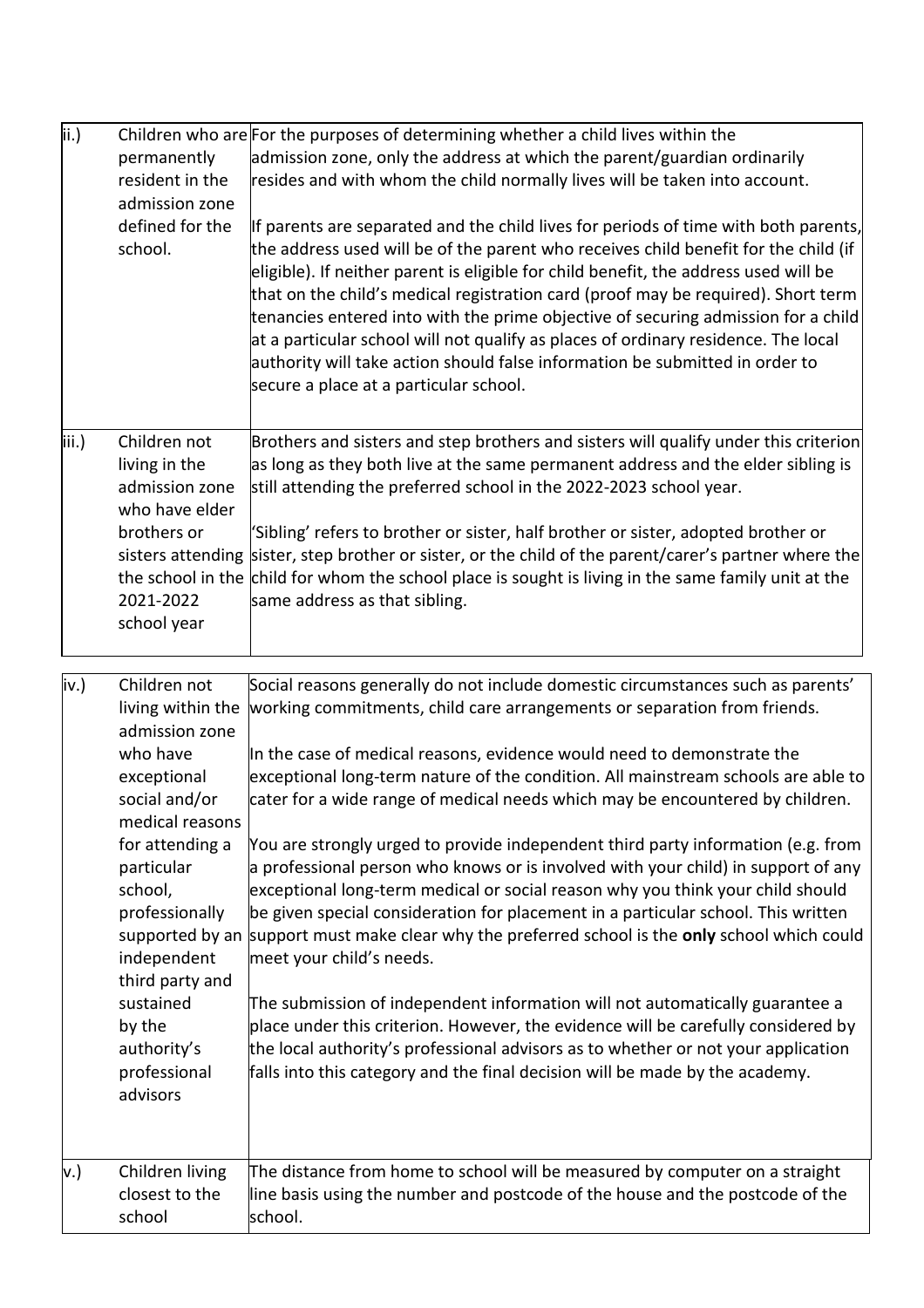## **Tiebreak**

If it is necessary to distinguish between children within categories (i)- (v), places will be offered using the criteria listed above in priority order and determined by criteria (v) measurement on a straight line basis using the number and postcode of the house and the postcode of the school.

In the case of a tie break in category (v) the final allocation will be determined using the shortest walking route using the number and postcode of the house and the postcode of the school.

#### **Late Applications**

Applications received after the closing date will be considered after applications that were received on time unless there was good reason for their lateness. An example of this would be a new family moving to the area after the closing date.

## **Waiting Lists**

Any unsuccessful applicants will be automatically placed on a waiting list and ranked in order as per the oversubscription criteria. Waiting lists will be maintained until the end of the Autumn Term 2022.

#### **Pupils with Education Health and Care Plan / Statement of Special Educational Needs:**

Pupils with either an Education Health and Care Plan or a Statement of Special Educational Needs will be placed in schools by the Special Educational Needs Team.

#### **Admission of a Child Outside their Normal Age Group**

Parents may seek a place for their child outside of their normal age group, for example if the child is gifted and talented or has experienced problems such as ill health. In addition, parents of a summer born child (born between 1st April and 31st August) may choose not to send their child to school until the September following their 5th birthday and may request that they are admitted out of their normal age group – to reception rather than Year 1. If you wish to request admission of a child outside of their normal year group, you should make an application for the normal time of entry and then put a request in writing to the School Admissions Team asking to defer the entry date and giving your reasons for the request. The request will be considered in consultation with the school concerned and you will be notified of the outcome of your request. If the request is agreed, you should then submit a new application at the time applications are being taken for the new admission date. **Please note – the deferred application will be considered against all other applications for entry that year based upon a strict application of the admissions criteria and agreement to deferral does not automatically mean your child will be offered a place at the school in that year.**